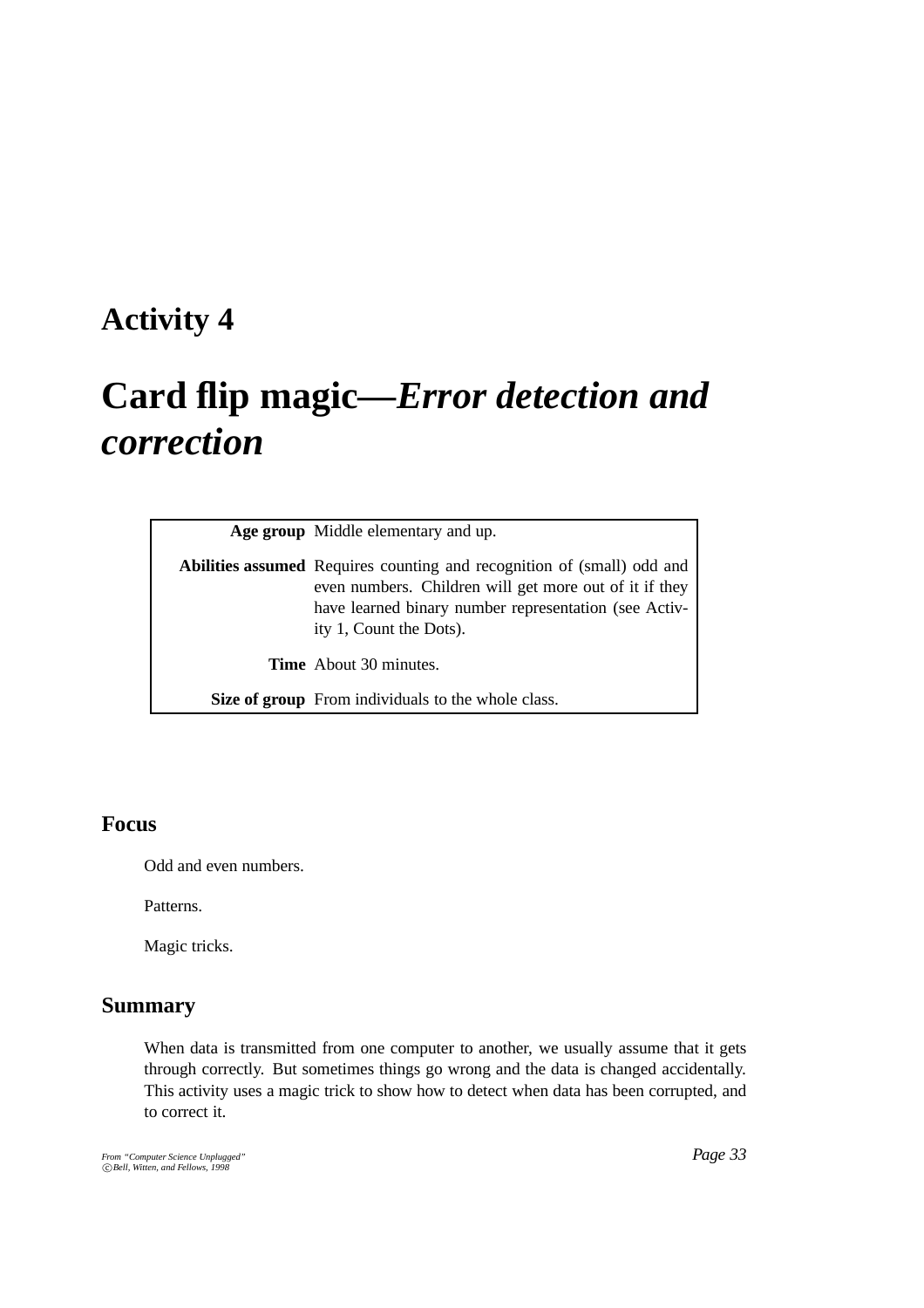#### **Technical terms**

Error detecting codes, error correcting codes, parity.

#### **Materials**

Each pair of children will need:

a pile of approximately 25 identical cards, as described below.

To demonstrate to larger groups you will need:

a set of about 40 cards with magnets on them, and a metal board for the demonstration.

#### **What to do**

This activity is presented in the form of teaching the children a "magic" trick. Their interest is easily gained by first performing the trick, and then offering to show them how to do it. As with any magic trick, a certain amount of drama is helpful in making the presentation effective. The children will need to be sitting where they can see you.

The trick requires a pile of identical, two-sided cards. For example, the cards could be red on one side and white on the other. An easy way to make them is to cut up a large sheet of cardboard that is colored on one side only. A pack of playing cards is also suitable.

For the demonstration it is easiest if you have a set of cards that have magnets on them. It is possible to buy strips of magnetic material with a peel-off sticky back, and these are ideal. Make about forty cards, half with a magnet on the front and half with one on the back. Alternatively, fridge magnets can be used; glue them back to back in pairs, and paint one side. You can then lay the cards out vertically on a metal board (e.g. a whiteboard), which is easy for the class to see. When the children come to do the trick they can lay the cards out on the floor in front of them.

- 1. Have one or two children lay out the cards for you on the magnetic board, in a rectangular shape. Any size rectangle is suitable, but about five by five cards is good. (The larger the layout, the more impressive the trick.) The children can decide randomly which way up to place each card. Figure 4.1 shows an example of a five by five random layout.
- 2. Casually add another row and column to the layout "just to make it a bit harder" (Figure 4.2). Of course, these cards are the key to the trick. The strategy is to choose the extra cards to ensure that there is an even number of colored cards in each row and column (this is explained in more detail below).
- 3. Select a child, and while you cover your eyes and look away, have the child swap a card just one card—for one of the opposite color (they only need to flip it over if it is on the floor). For example, in Figure 4.3, the third card in the fourth row has been flipped. You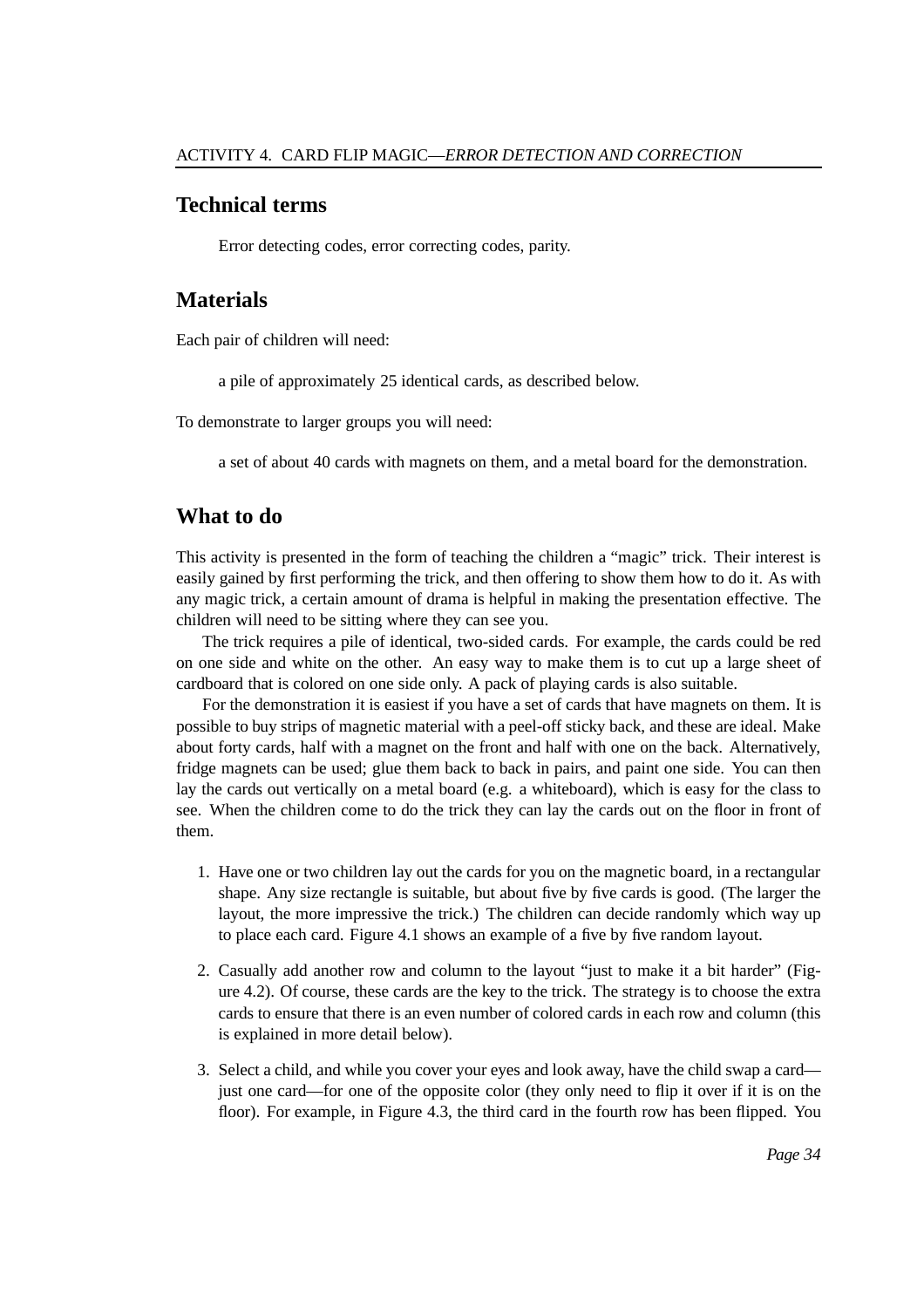

Figure 4.1: An initial random five by five layout of cards



Figure 4.2: The cards with an extra row and column added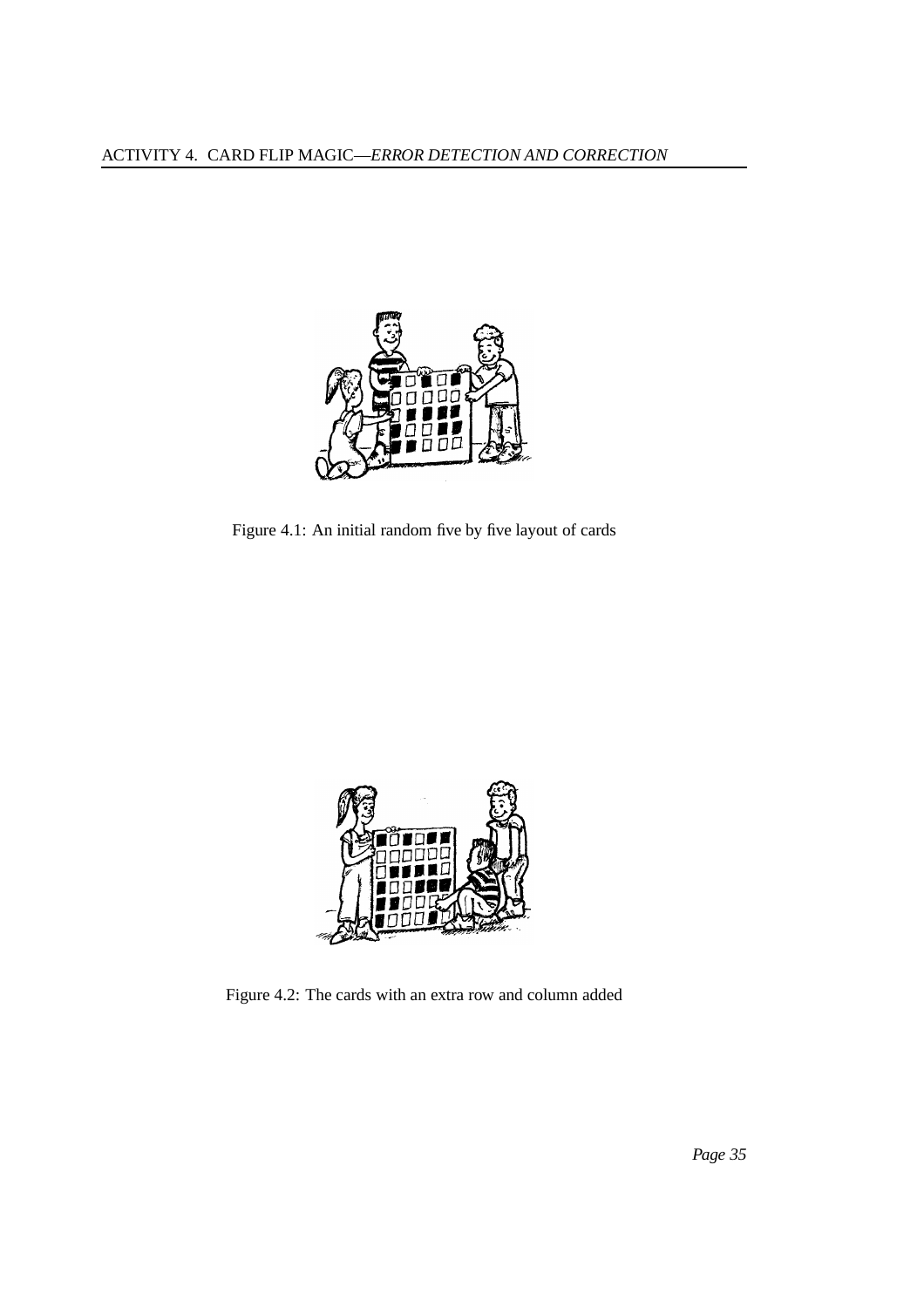

Figure 4.3: One card has been flipped

then uncover your eyes, study the cards, and identify which one was flipped. Because of the way the cards were set up, the row and column containing the changed card will now have an odd number of colored cards, which quickly identifies the offending card. Flip the card back, and have a couple more children choose a card to flip. Children will likely be quite impressed with your ability to repeatedly find the flipped card. The trick works with any number of cards, and is particularly impressive if a lot of cards are used, although it is important to rehearse the trick in this case.

- 4. Have the children try to guess how the trick is done. This is a good exercise in reasoning, and also helps to establish that the method is not obvious.
- 5. At this point you offer to teach the trick to the children. We have yet to see this offer refused!

It is helpful to have the children work in pairs. Get each pair to lay out their own cards in a four by four square, choosing randomly whether each card is showing colored or white.

Check that children can remember the concept of odd and even numbers, and that they appreciate that zero is an even number. Then get them to add a fifth card to each row and column, making sure that the number of colored cards is even (if it is already even then the extra card should be white, otherwise it should be colored). The technical name for the extra card is a *parity* card, and it can be helpful to teach the children the term at this point.

Point out what happens if a card is flipped—the row and column of the flipped card will have an odd number of colored cards, and so the flipped card is the one where the offending row and column intersect. Each member of a pair can now take turns at doing the "trick."

Once they are comfortable with the trick they may wish to get together with another pair and make up a larger rectangle of cards. You might even try pooling all the children's cards together to make one huge square.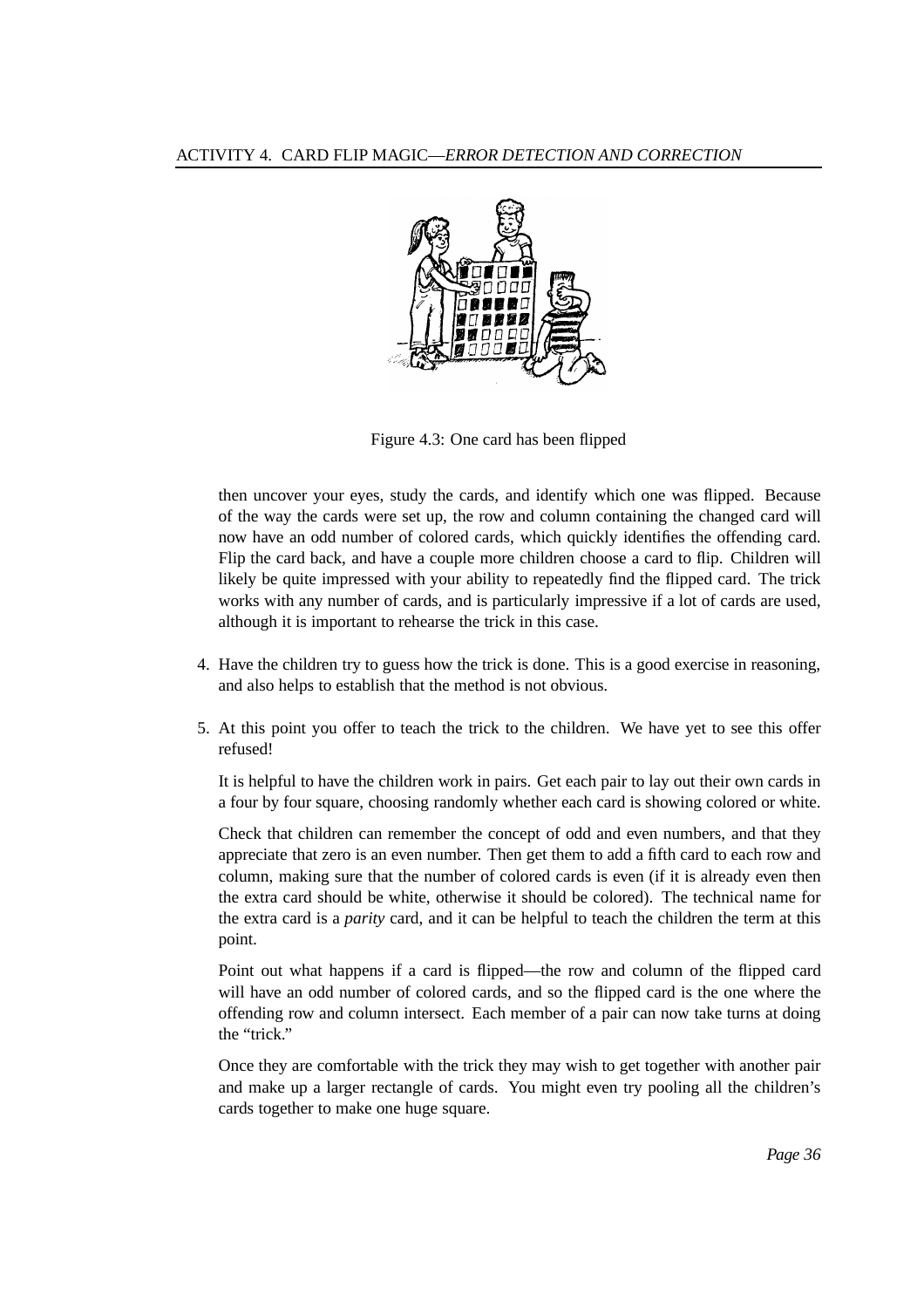#### **Variations and extensions**

Instead of cards, you can use just about any object at hand that has two "states." For example, you could use coins (heads or tails), sticks (pointing left-right or up-down), or cups (upsidedown or right-way-up). If the activity is to be related to binary representation (Activity 1), the cards could have a zero on one side and a one on the other. This makes it easier to explain the wider significance of the exercise—that the cards represent a message in binary, to which parity bits are added to protect the message from errors.

There are lots of other things that children can discover by experimenting with the cards. Get them to think about what happens if two cards are flipped. In this case it is not possible to determine exactly which two cards were flipped, although it is always possible to tell that something has been changed. Depending on where the cards are in relation to each other, it can be possible to narrow it down to one of two pairs of cards. A similar thing happens with three card flips: you can always tell that the pattern has been changed, but it's not possible to determine exactly which cards have been flipped. With four flips it is possible that all the parity bits will be correct afterwards, and so the error could go undetected.

Another interesting exercise is to consider the lower right-hand card. If you choose it to be the correct one for the column above, then will it be correct for the row to its left? (The answer is yes, which is fortunate as it saves having to remember whether it applies to the row or the column. Children can probably "prove" this to themselves by trying to find a counter-example.)

The description above uses *even parity*—it requires an even number of colored cards. It is also possible to use *odd parity*, where each row and column has an odd number of colored cards. However, the lower right-hand card only works out the same for its row and column if the number of rows and columns of the layout are either both odd or both even. For example, a 5 by 9 layout or a 12 by 4 layout will work out fine, but a 3 by 4 layout won't. Children could be asked to experiment with odd parity and see if they can discover what is happening to the corner bit.

An everyday use of a related kind of error checking occurs in the International Standard Book Number (ISBN) given to published books. This is a ten-digit code, usually found on the back cover of a book, that uniquely identifies it. The final (tenth) digit is not part of the book identification, but is a check digit, like the parity bits in the exercise. It can be used to determine if a mistake has been made in the number. For example, if you order a book using its ISBN and get one of the digits wrong, this can be determined using only the checksum, so that you don't end up waiting for the wrong book.

The checksum is calculated using some straightforward arithmetic. You multiply the first digit by ten, the second by nine, the third by eight, and so on, down to the ninth digit multiplied by two. Each of these values is then added together to form a value which we will call s. For example, the ISBN 0-13-911991-4 gives a value

$$
s = (0 \times 10) + (1 \times 9) + (3 \times 8) + (9 \times 7) + (1 \times 6) + (1 \times 5) + (9 \times 4) + (9 \times 3) + (1 \times 2) = 172.
$$

You then take the remainder after dividing  $s$  by 11, which is 7 for the example. If the remainder is zero then the checksum is zero, otherwise subtract the remainder from 11 to get the checksum. For the example, the checksum (at the end of the ISBN), is therefore  $11-7=4$ .

*Page 37*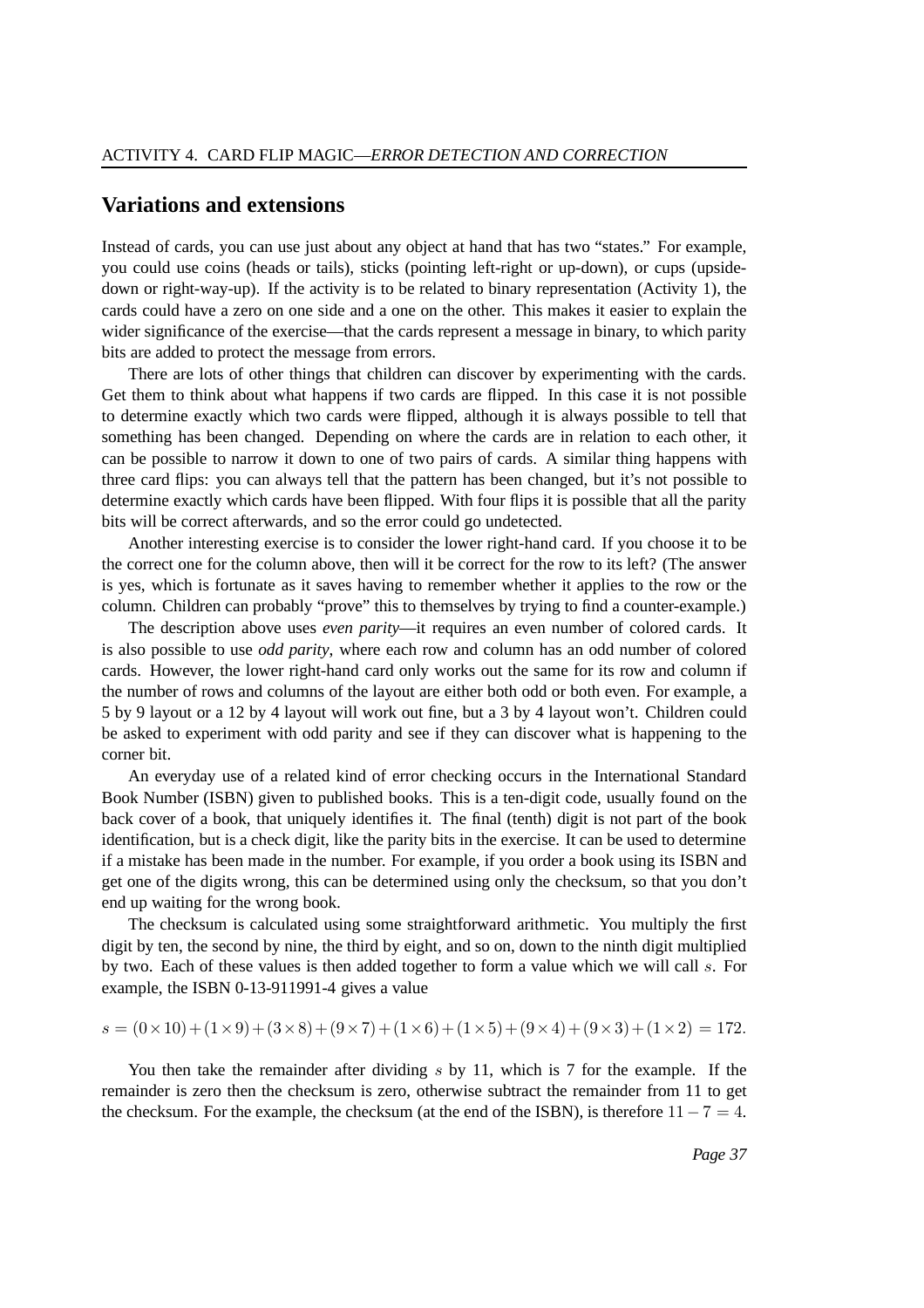

Figure 4.4: A bar code (UPC) from a grocery item

If the last digit of the ISBN wasn't a four then we would know that a mistake had been made somewhere.

With this formula for a checksum it is possible to come up with the value 10, which requires more than one digit. This is solved in an ISBN by using the character X for a checksum of 10. It isn't too hard to find a book with an X for the checksum—one in every 11 should have it.

Have the children try to check some real ISBN checksums. Now get them to see if they can detect whether one of the following common errors has been made in a number:

- a digit has its value changed;
- two adjacent digits are swapped with each other;
- a digit is inserted in the number; and
- a digit is removed from the number.

Have the children think about what sort of errors could occur without being detected. For example, if one digit increases and another decreases then the sum might still be the same.

A similar kind of check digit (using a different formula) is used on bar codes (universal product codes or UPCs) such as those found on grocery items (Figure 4.4). If a bar code is misread, the final digit is likely to be different from its calculated value, in which case the scanner beeps and the checkout operator must re-scan the code.

#### **What's it all about?**

Imagine that you are depositing \$10 cash into your bank account. The teller types in the amount of the deposit, and it is sent to a central computer to be added to your balance. But suppose some interference occurs on the line while the amount is being sent, and the code for \$10 is changed to \$1,000. No problem if you are the customer, but clearly it is in the bank's interest to make sure that the message gets through correctly!

This is just one example of where it is important to detect errors in transmitted data. Just about anywhere that data is transmitted between computers, it is crucial to make sure that a receiving computer can check that the incoming data has not been corrupted by some sort of electrical interference on the line. The transmission might be the details of a financial transaction, a fax of a document, some electronic mail, or a file of information. And it's not just transmitted data that we are concerned about: another situation where it is important to ensure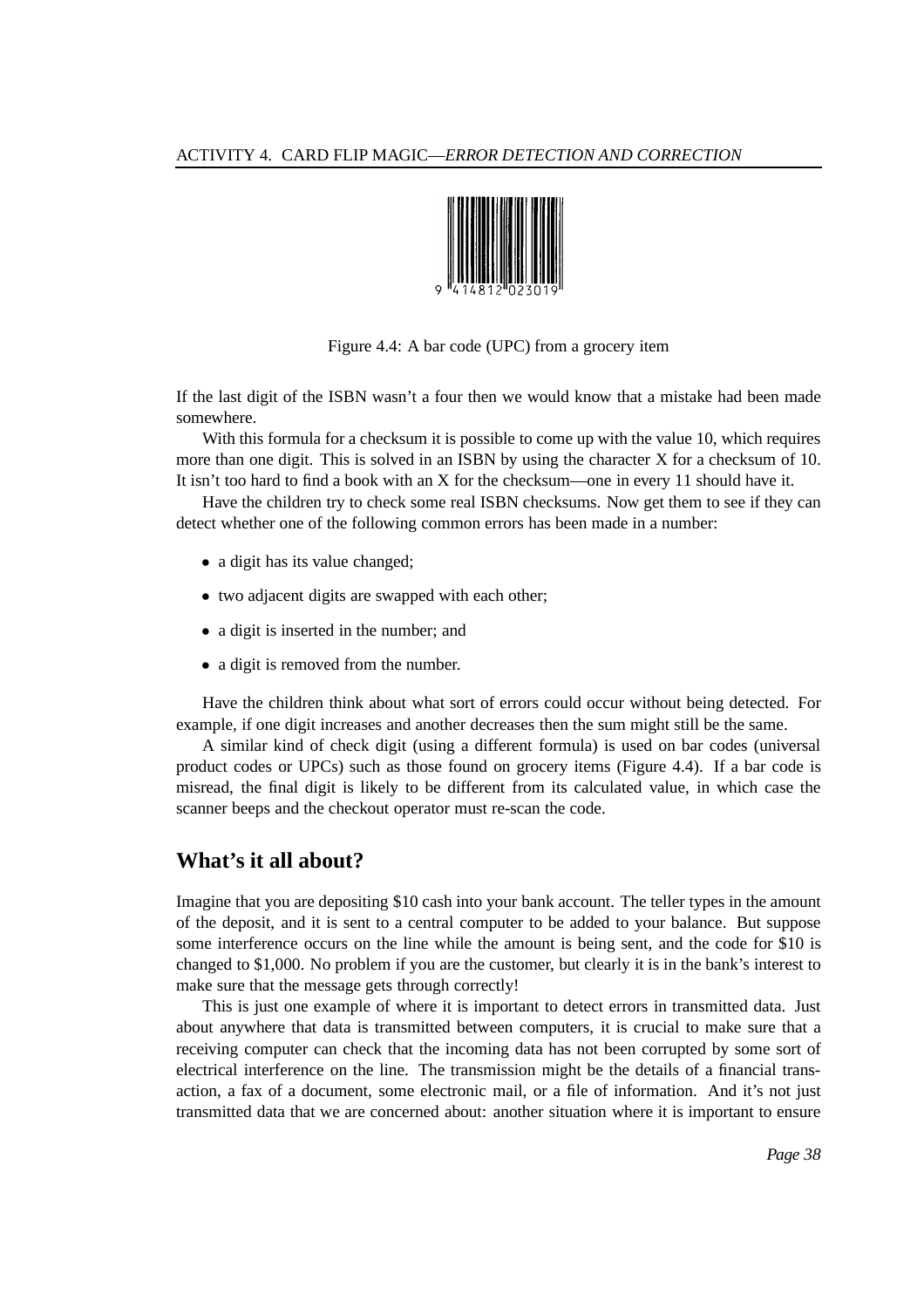that data has not been corrupted is when it is read back from a disk or tape. Data stored on this sort of medium can be changed by exposure to magnetic or electrical radiation, by heat, or by physical damage. In this situation, not only do we want to know if an error has occurred, but if possible we want to be able to reconstruct the original data—unlike the transmission situation, we can't ask for corrupted disk data to be re-sent! Another situation where retransmission is not feasible is when data is received from a deep space probe. It can take many minutes, even hours, for data to come in from a remote probe, and it would be very tedious to wait for retransmission if an error occurred. Often it is not even possible to retransmit the data, since space probes generally don't have enough memory to store images for long periods.

People have come to expect that when they store a document on their word processor, or send a message by electronic mail, they won't find the occasional character changed. Sometimes major errors happen, as when a whole disk gets wiped out, but very minor errors just don't seem to occur. The reason is that computer storage and transmission systems use techniques that ensure that data can be retrieved accurately.

Being able to recognize when the data has been corrupted is called *error detection*. Being able to reconstruct the original data is called *error correction*. A simple way to achieve error detection and correction is to transmit the same data three times. If an error occurs then one copy will be different from the other two, and so we know to discard it . . . or do we? What if, by chance, two of the copies happen to be corrupted in the same way? What's more, the system is very inefficient because we have to store or send three times as much data as before. All error control systems require some sort of additional data to be added to our original data, but we can do better than the crude system just described.

All computer data is stored and transmitted as sequences of zeros and ones, called *bits*, so the crux of the problem is to make sure that we can deliver these sequences of bits reliably. The "card flip" game uses the two sides of a card to represent a zero or one bit respectively, and adds parity bits to detect errors. The same technique is used on computers. Adding a single parity bit to a row of bits will allow us to detect whether a single bit has been changed. By putting the bits into imaginary rows and columns (as in the game), and adding parity bits to each row and column to ensure that it has an even number of ones, we can not only detect if an error has occurred, but *where* it has occurred. The offending bit is changed back, and so we have performed error correction.

In practice computers often use more complex error control systems that are able to detect and correct multiple errors. Nevertheless, they are closely related to the parity scheme. Even with the best error control systems there will always be a tiny chance that an error goes undetected, but it can be made so remote that it is less likely than the chance of a monkey hitting random keys on a typewriter producing the complete works of Shakespeare.

And to finish, a joke that is better appreciated after doing this activity:

**Q:** What do you call this: "Pieces of nine, pieces of nine"?

**A:** A parroty error.